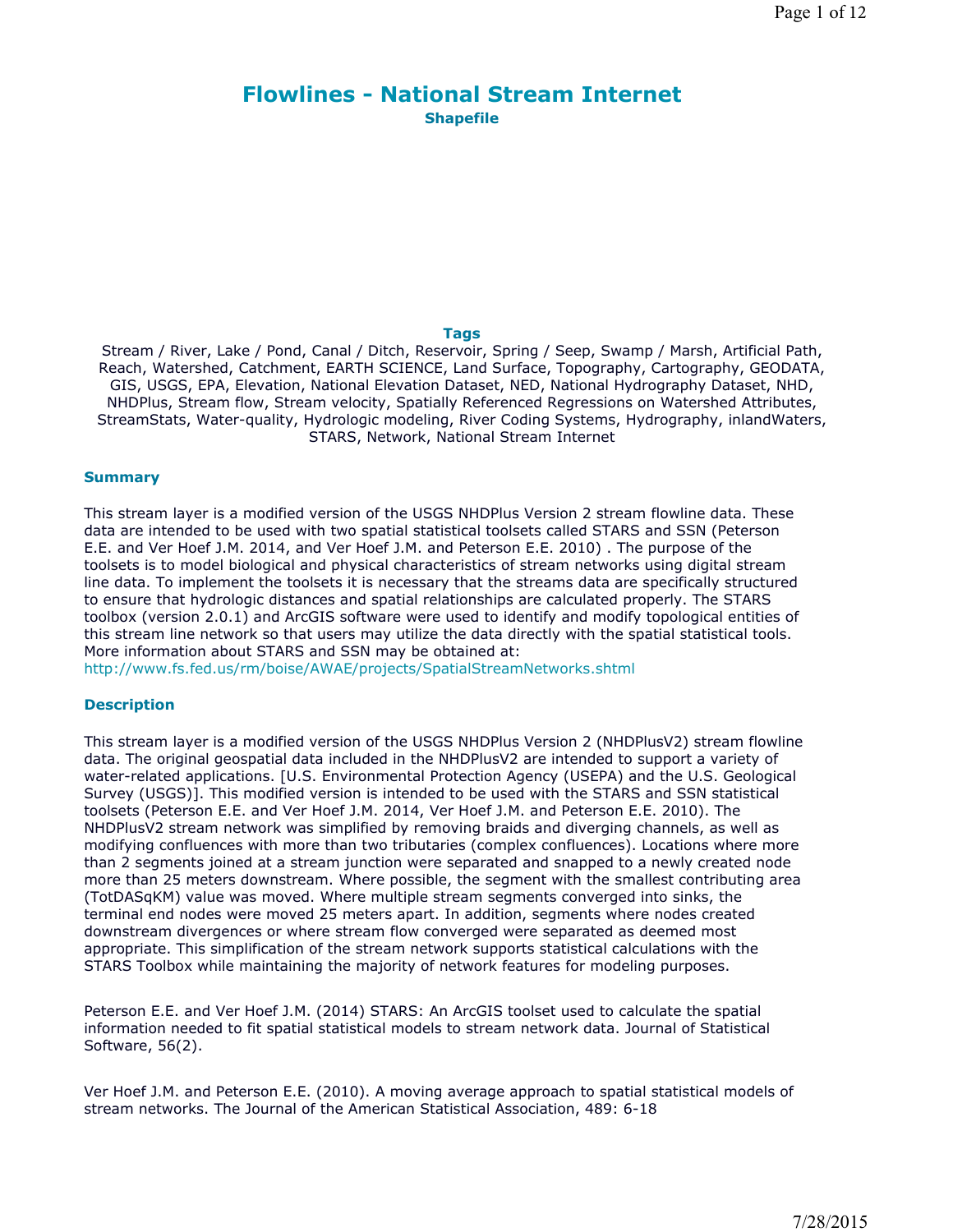More Information: http://www.fs.fed.us/rm/boise/AWAE/projects/NationalStreamInternet.html

### **Credits**

U.S. Environmental Protection Agency (USEPA) and the U.S. Geological Survey (USGS).

http://www.horizon-systems.com/NHDPlus/NHDPlusV2\_data.php ftp://ftp.horizon-systems.com/nhdplus/NHDPlusV21/Documentation/NHDPlusV2\_User\_Guide.pdf

U.S. Forest Service, Rocky Mountain Research Station, Air, Water, and Aquatic Environments Program, Boise, ID

### **Use limitations**

The USDA Forest Service makes no warranty, expressed or implied, including the warranties of merchantability and fitness for a particular purpose, nor assumes any legal liability or responsibility for the accuracy, reliability, completeness or utility of these geospatial data, or for the improper or incorrect use of these geospatial data. These geospatial data and related maps or graphics are not legal documents and are not intended to be used as such. The data and maps may not be used to determine title, ownership, legal descriptions or boundaries, legal jurisdiction, or restrictions that may be in place on either public or private land. Natural hazards may or may not be depicted on the data and maps, and land users should exercise due caution. The data are dynamic and may change over time. The user is responsible to verify the limitations of the geospatial data and to use the data accordingly.

**Extent**

| <b>West</b> -89.428829 <b>East</b>     | -77.718417 |
|----------------------------------------|------------|
| <b>North 43.409141 South 34.623533</b> |            |

**Scale Range Maximum (zoomed in)** 1:5,000 **Minimum (zoomed out)** 1:150,000,000

## **ArcGIS Metadata ►**

### **Topics and Keywords ►**

**\*** CONTENT TYPE Downloadable Data EXPORT TO FGDC CSDGM XML FORMAT AS RESOURCE DESCRIPTION No

PLACE KEYWORDS United States

THEME KEYWORDS Rivers, streams

*Hide Topics and Keywords ▲*

### **Citation ►**

TITLE Ohio VPU 05 (MS Drainage Area ID) Flowlines - National Stream Internet CREATION DATE 2015-01-13 00:00:00 PUBLICATION DATE 2015-02-09 00:00:00

PRESENTATION FORMATS **\*** digital map

OTHER CITATION DETAILS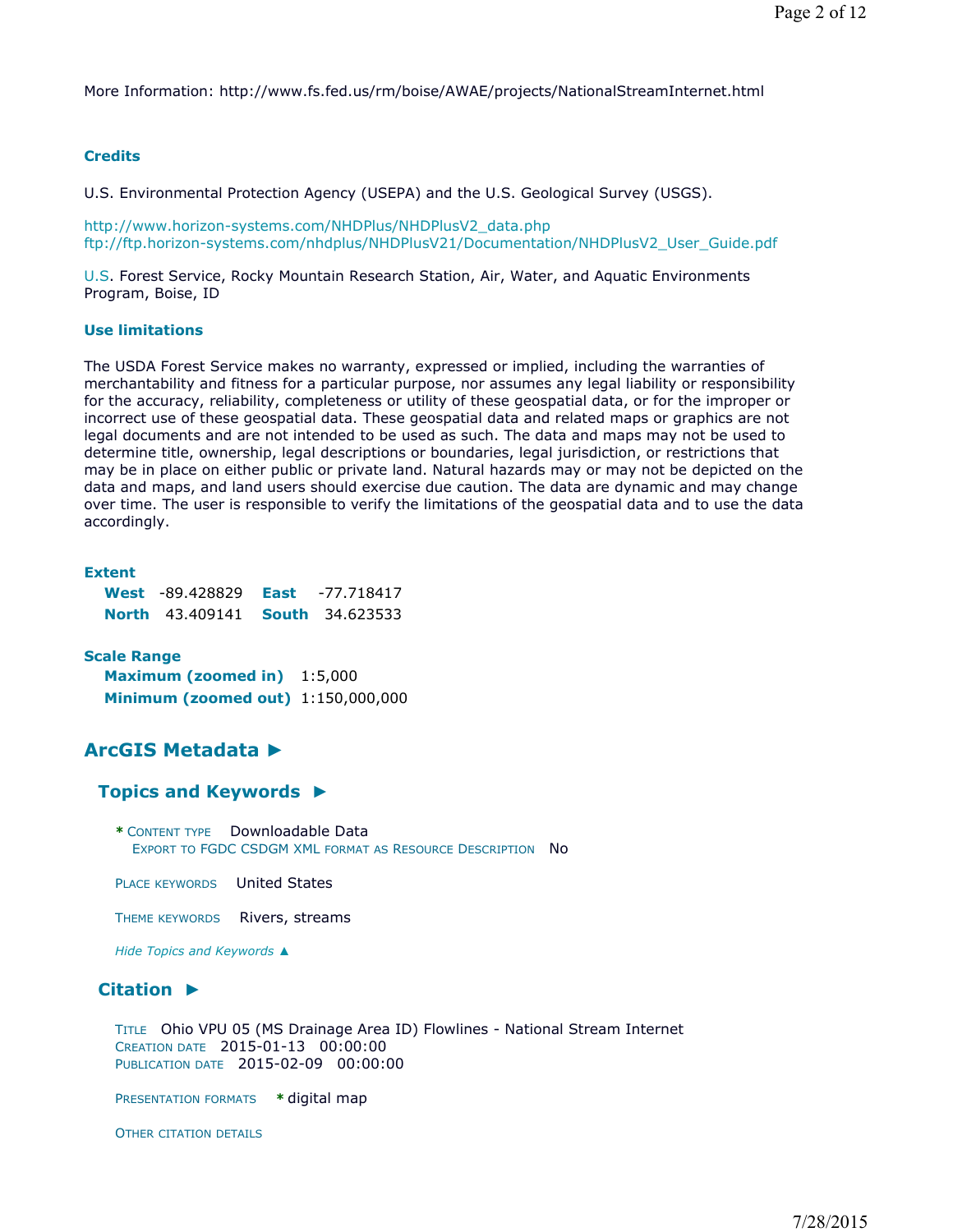http://www.fs.fed.us/rm/boise/AWAE/projects/NationalStreamInternet.html

*Hide Citation ▲*

## **Citation Contacts ►**

RESPONSIBLE PARTY INDIVIDUAL'S NAME David Nagel ORGANIZATION'S NAME U.S. Forest Service CONTACT'S POSITION GIS Analyst CONTACT'S ROLE publisher

*Hide Citation Contacts ▲*

## **Resource Details ►**

DATASET LANGUAGES **\*** English (UNITED STATES) DATASET CHARACTER SET utf8 - 8 bit UCS Transfer Format

SPATIAL REPRESENTATION TYPE vector

SPATIAL RESOLUTION DATASET'S SCALE SCALE DENOMINATOR 1:100,000

**\*** PROCESSING ENVIRONMENT Microsoft Windows 7 Version 6.1 (Build 7601) Service Pack 1; Esri ArcGIS 10.2.1.3497

**CREDITS** 

U.S. Environmental Protection Agency (USEPA) and the U.S. Geological Survey (USGS).

http://www.horizon-systems.com/NHDPlus/NHDPlusV2\_data.php ftp://ftp.horizon-systems.com/nhdplus/NHDPlusV21/Documentation/NHDPlusV2\_User\_Guide.pdf

U.S. Forest Service, Rocky Mountain Research Station, Air, Water, and Aquatic Environments Program, Boise, ID

ARCGIS ITEM PROPERTIES

**\*** NAME Flowline\_MS05\_NSI

- **\*** SIZE 64.950
- **\*** LOCATION file://\\SXBOINAS001
- \Rdrive\Workspace\NationalStreamInternet\VPU\_Distribution\VPU\_05\Flowline\_MS05\_NSI.shp **\*** ACCESS PROTOCOL Local Area Network

*Hide Resource Details ▲*

## **Extents ►**

**EXTENT** GEOGRAPHIC EXTENT BOUNDING RECTANGLE EXTENT TYPE Extent used for searching **\*** WEST LONGITUDE -89.428829 **\*** EAST LONGITUDE -77.718417 **\*** NORTH LATITUDE 43.409141 **\*** SOUTH LATITUDE 34.623533

**\*** EXTENT CONTAINS THE RESOURCE Yes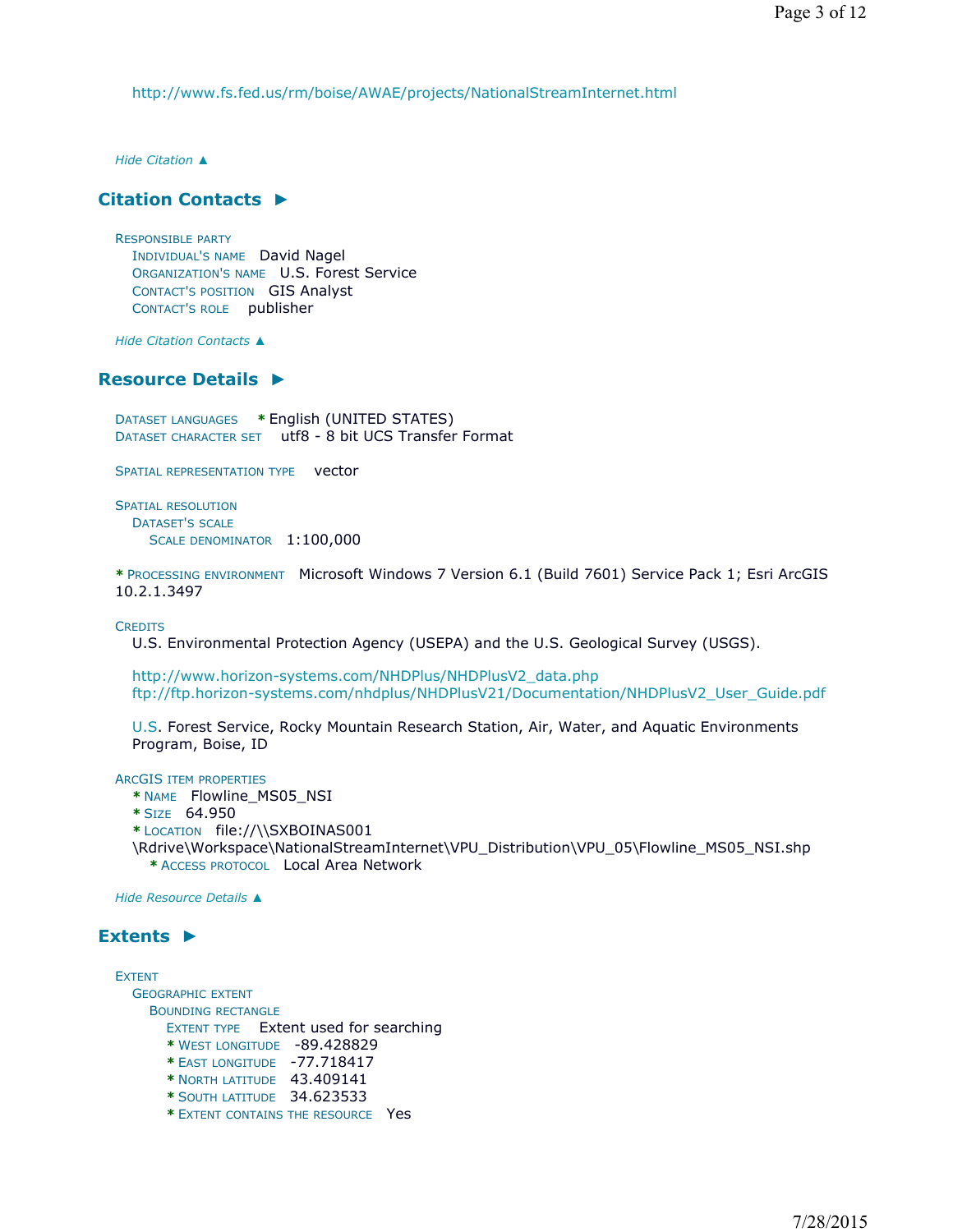EXTENT IN THE ITEM'S COORDINATE SYSTEM

- **\*** WEST LONGITUDE 589737.559300
- **\*** EAST LONGITUDE 1487686.022000 **\*** SOUTH LATITUDE 1413666.358900
- **\*** NORTH LATITUDE 2291126.725400
- **\*** EXTENT CONTAINS THE RESOURCE Yes

*Hide Extents ▲*

## **Resource Maintenance ►**

RESOURCE MAINTENANCE UPDATE FREQUENCY not planned

*Hide Resource Maintenance ▲*

## **Resource Constraints ►**

#### **CONSTRAINTS**

### LIMITATIONS OF USE

The USDA Forest Service makes no warranty, expressed or implied, including the warranties of merchantability and fitness for a particular purpose, nor assumes any legal liability or responsibility for the accuracy, reliability, completeness or utility of these geospatial data, or for the improper or incorrect use of these geospatial data. These geospatial data and related maps or graphics are not legal documents and are not intended to be used as such. The data and maps may not be used to determine title, ownership, legal descriptions or boundaries, legal jurisdiction, or restrictions that may be in place on either public or private land. Natural hazards may or may not be depicted on the data and maps, and land users should exercise due caution. The data are dynamic and may change over time. The user is responsible to verify the limitations of the geospatial data and to use the data accordingly.

*Hide Resource Constraints ▲*

## **Spatial Reference ►**

ARCGIS COORDINATE SYSTEM

#### **\*** TYPE Projected

- **\*** GEOGRAPHIC COORDINATE REFERENCE GCS\_North\_American\_1983
- **\*** PROJECTION NAD\_1983\_Albers
- **\*** COORDINATE REFERENCE DETAILS
- PROJECTED COORDINATE SYSTEM X ORIGIN -16901100
	- Y ORIGIN -6972200 XY SCALE 266467840.99085236 Z ORIGIN -100000
	- Z SCALE 10000 M ORIGIN -100000
	- M SCALE 10000
	- XY TOLERANCE 0.001
	- Z TOLERANCE 0.001
	- M TOLERANCE 0.001
	- HIGH PRECISION true

WELL-KNOWN TEXT PROJCS["NAD\_1983\_Albers",GEOGCS["GCS\_North\_American\_1983",DATUM ["D\_North\_American\_1983",SPHEROID["GRS\_1980",6378137.0,298.257222101]],PRIMEM ["Greenwich",0.0],UNIT["Degree",0.0174532925199433]],PROJECTION["Albers"],PARAMETER ["False\_Easting",0.0],PARAMETER["False\_Northing",0.0],PARAMETER["Central\_Meridian",- 96.0],PARAMETER["Standard\_Parallel\_1",29.5],PARAMETER ["Standard\_Parallel\_2",45.5],PARAMETER["Latitude\_Of\_Origin",23.0],UNIT["Meter",1.0]]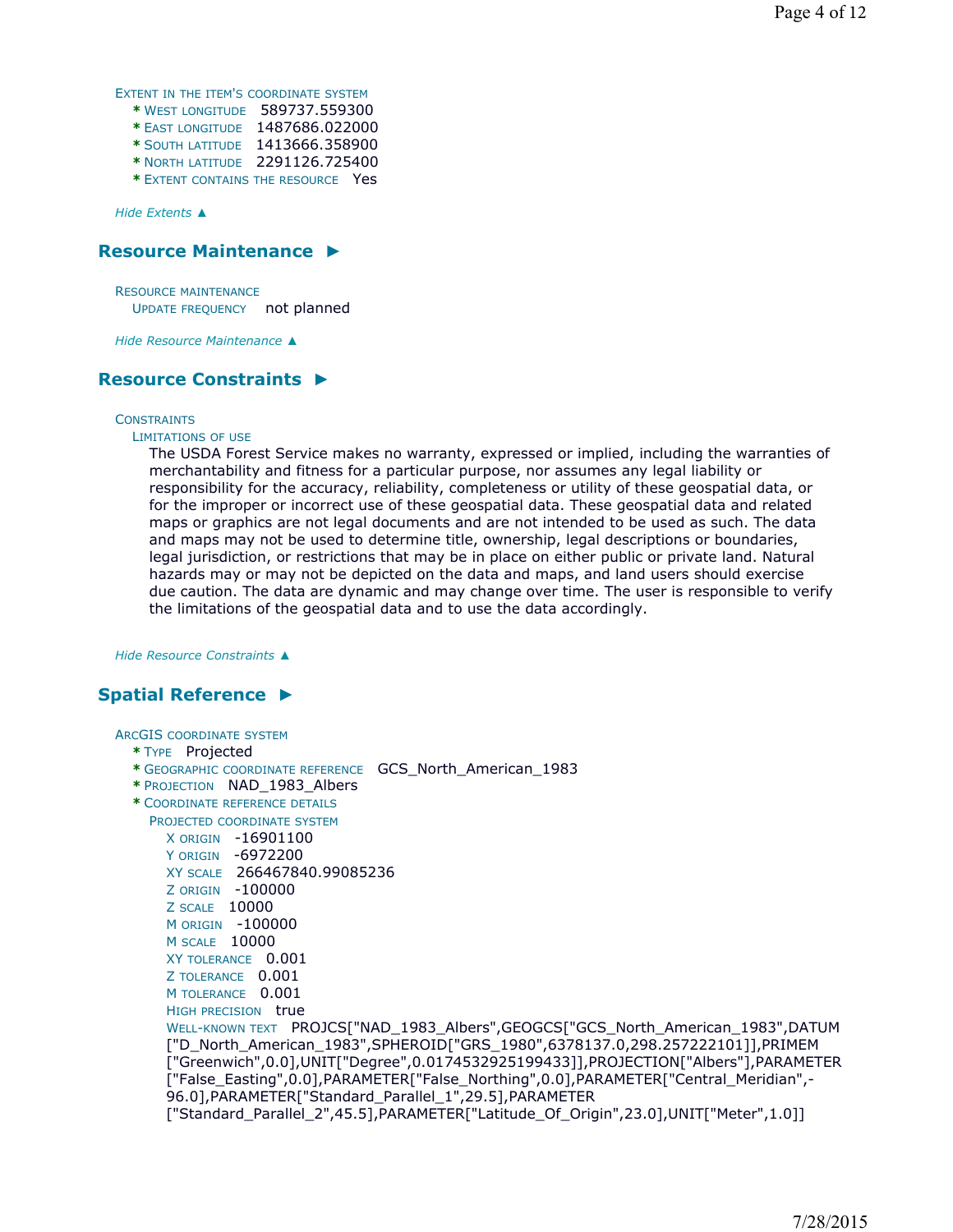REFERENCE SYSTEM IDENTIFIER **\*** VALUE 0

*Hide Spatial Reference ▲*

## **Spatial Data Properties ►**

VECTOR ► **\*** LEVEL OF TOPOLOGY FOR THIS DATASET geometry only GEOMETRIC OBJECTS FEATURE CLASS NAME Flowline\_MS05\_NSI **\*** OBJECT TYPE composite **\*** OBJECT COUNT 169463 *Hide Vector ▲*

ARCGIS FEATURE CLASS PROPERTIES ►

FEATURE CLASS NAME Flowline\_MS05\_NSI

- **\*** FEATURE TYPE Simple
- **\*** GEOMETRY TYPE Polyline
- **\*** HAS TOPOLOGY FALSE
- **\*** FEATURE COUNT 169463
- **\*** SPATIAL INDEX TRUE
- **\*** LINEAR REFERENCING FALSE

*Hide ArcGIS Feature Class Properties ▲*

*Hide Spatial Data Properties ▲*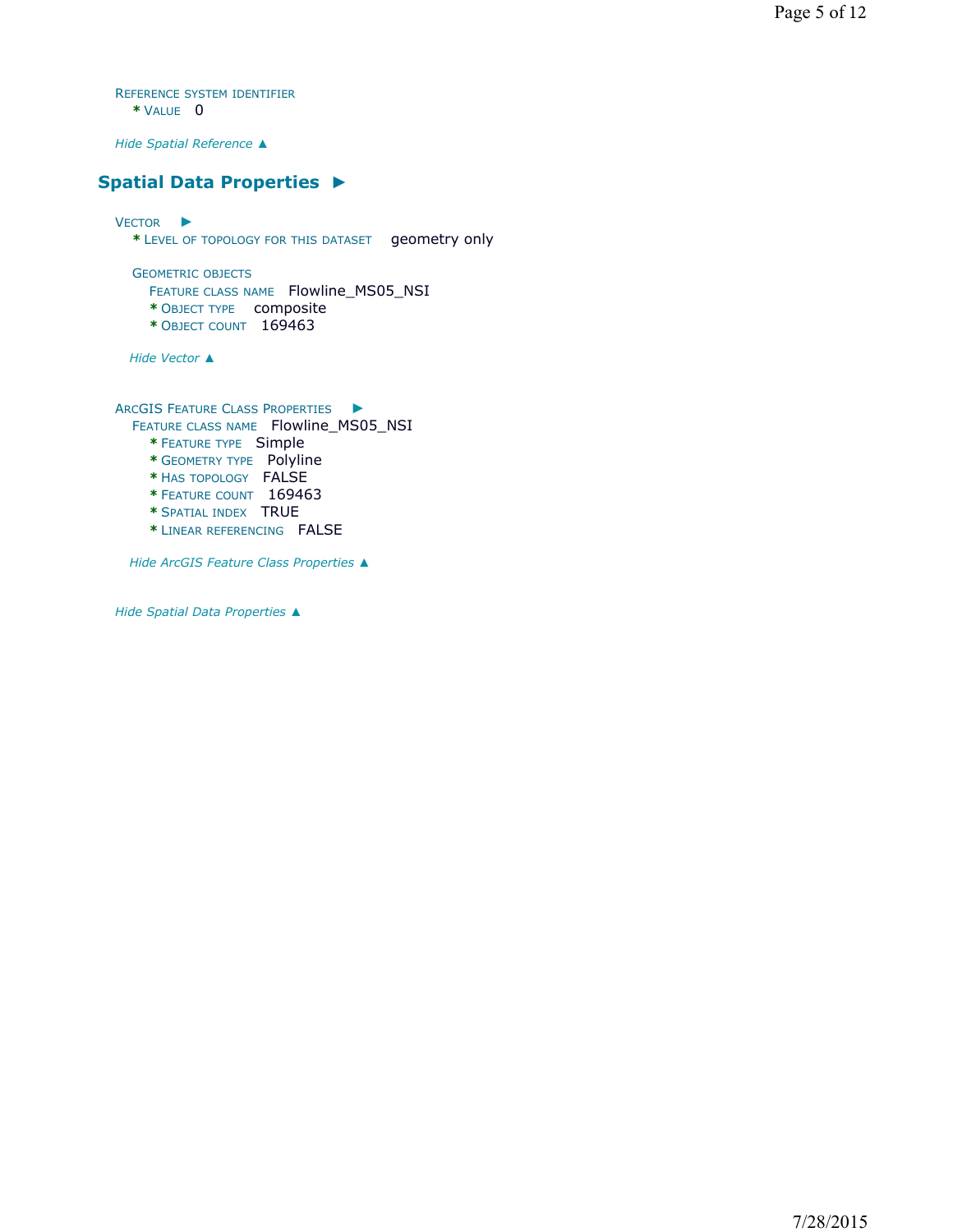## **Distribution ►**

DISTRIBUTION FORMAT **\*** NAME Shapefile TRANSFER OPTIONS **\*** TRANSFER SIZE 64.950 *Hide Distribution ▲* **Fields ►** DETAILS FOR OBJECT Flowline\_MS05\_NSI ► **\*** TYPE Feature Class **\*** ROW COUNT 169463 DEFINITION DEFINITION SOURCE FIELD FID ► **\*** ALIAS FID **\*** DATA TYPE OID **\*** WIDTH 4 **\*** PRECISION 0 **\*** SCALE 0 FIELD DESCRIPTION DESCRIPTION SOURCE DESCRIPTION OF VALUES *Hide Field FID ▲* FIELD Shape ▶ **\*** ALIAS Shape **\*** DATA TYPE Geometry **\*** WIDTH 0 **\*** PRECISION 0 **\*** SCALE 0 FIELD DESCRIPTION DESCRIPTION SOURCE DESCRIPTION OF VALUES NHD Flowline for the entire NHD Version 2 Plus 11 RPU USDA Forest Service RMRS Boise Aquatic Sciences Lab Internal feature number. Esri Sequential unique whole numbers that are automatically generated. Feature geometry. Esri Coordinates defining the features.

*Hide Field Shape ▲*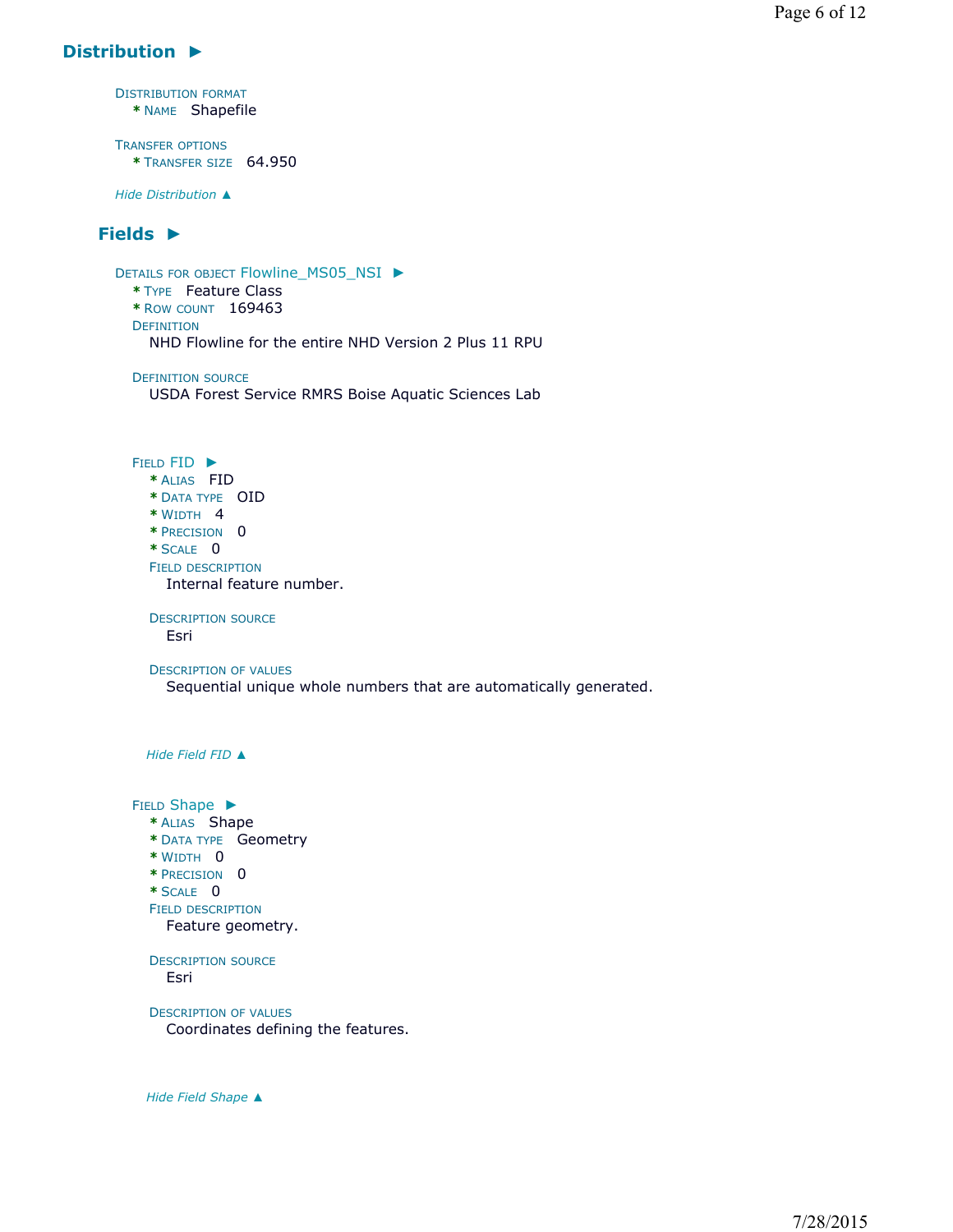### FIELD COMID ►

- **\*** ALIAS COMID
- **\*** DATA TYPE Integer
- **\*** WIDTH 9
- **\*** PRECISION 9
- **\*** SCALE 0
- FIELD DESCRIPTION

Native NHDPlus attribute. A unique ID for each NHD event assigned during the central NHD update process.

#### DESCRIPTION SOURCE

U.S. Environmental Protection Agency (USEPA) and the U.S. Geological Survey (USGS).

*Hide Field COMID ▲*

### FIELD FDATE ►

- **\*** ALIAS FDATE
- **\*** DATA TYPE Date
- **\*** WIDTH 8
- **\*** PRECISION 0
- **\*** SCALE 0
- FIELD DESCRIPTION

NHDPlus attribute. Feature currency date. The date that the stream line location feature was updated in the NHDPlus database.

#### DESCRIPTION SOURCE

U.S. Environmental Protection Agency (USEPA) and the U.S. Geological Survey (USGS).

*Hide Field FDATE ▲*

### FIELD RESOLUTION ►

- **\*** ALIAS RESOLUTION
- **\*** DATA TYPE String
- **\*** WIDTH 7
- **\*** PRECISION 0
- **\*** SCALE 0
- FIELD DESCRIPTION

NHDPlus attribute. NHD database resolution (i.e. "high", "medium" or "local")

DESCRIPTION SOURCE

U.S. Environmental Protection Agency (USEPA) and the U.S. Geological Survey (USGS).

*Hide Field RESOLUTION ▲*

### FIELD GNIS\_ID ▶

- **\*** ALIAS GNIS\_ID
- **\*** DATA TYPE String
- **\*** WIDTH 10
- **\*** PRECISION 0
- **\*** SCALE 0
- FIELD DESCRIPTION

NHDPlus attribute. Geographic Names Information System ID for the value in GNIS\_Name

DESCRIPTION SOURCE

U.S. Environmental Protection Agency (USEPA) and the U.S. Geological Survey (USGS).

*Hide Field GNIS\_ID ▲*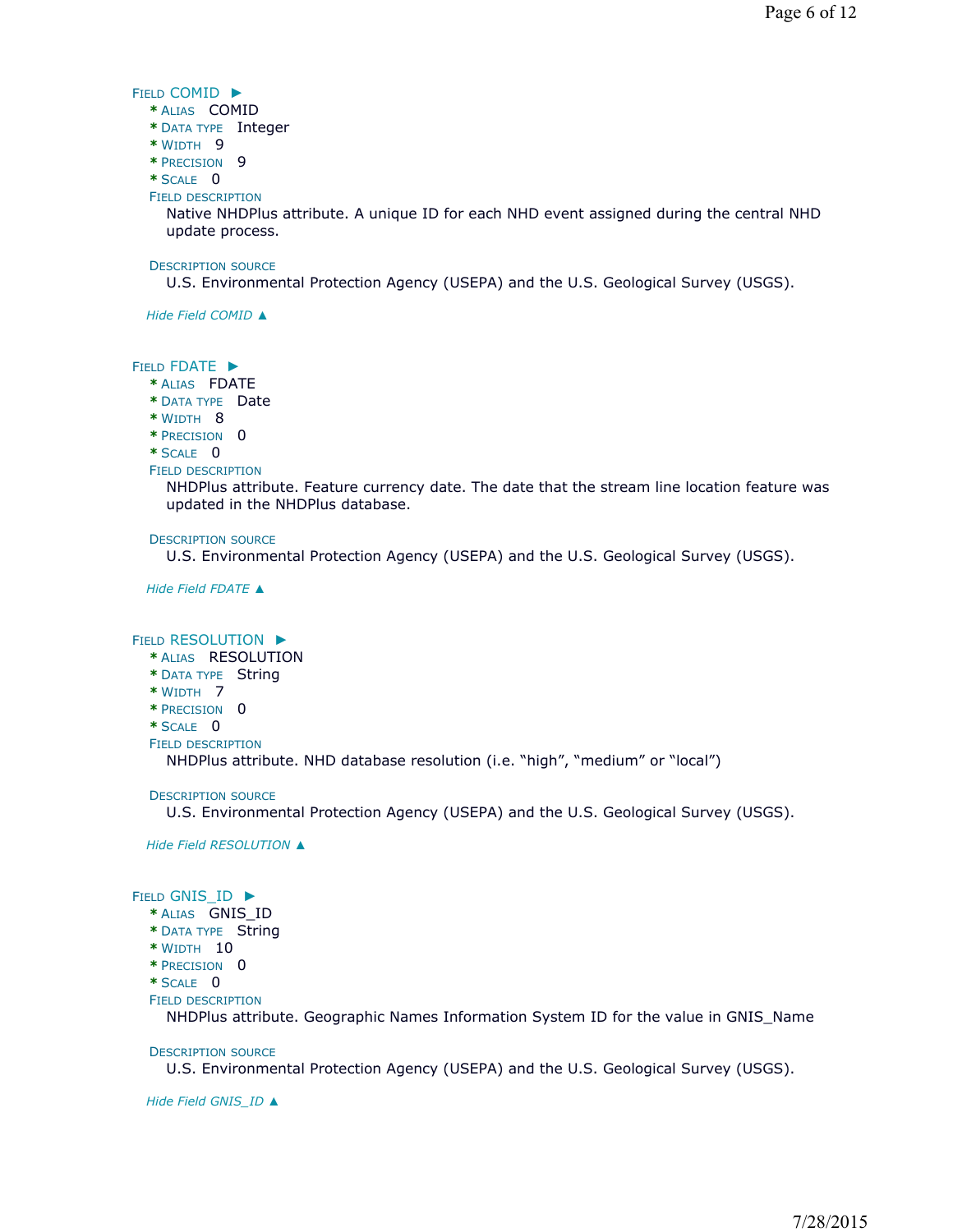#### FIELD GNIS\_NAME ▶

- **\*** ALIAS GNIS\_NAME
- **\*** DATA TYPE String
- **\*** WIDTH 65
- **\*** PRECISION 0
- **\*** SCALE 0
- FIELD DESCRIPTION

NHDPlus attribute. Feature Name from the Geographic Names Information System

### DESCRIPTION SOURCE

U.S. Environmental Protection Agency (USEPA) and the U.S. Geological Survey (USGS).

*Hide Field GNIS\_NAME ▲*

### FIELD LENGTHKM ▶

- **\*** ALIAS LENGTHKM
- **\*** DATA TYPE Double
- **\*** WIDTH 19
- **\*** PRECISION 0

**\*** SCALE 0

FIELD DESCRIPTION

NHDPlus attribute. Feature length in kilometers as measured in the NHDPlus database. This length reflects the feature length before the National Stream Internet reconditioning process was completed.

DESCRIPTION SOURCE

U.S. Environmental Protection Agency (USEPA) and the U.S. Geological Survey (USGS).

*Hide Field LENGTHKM ▲*

### FIELD REACHCODE ►

- **\*** ALIAS REACHCODE
- **\*** DATA TYPE String
- **\*** WIDTH 14
- **\*** PRECISION 0
- **\*** SCALE 0
- FIELD DESCRIPTION

NHDPlus attribute. Reach Code assigned to feature.

### DESCRIPTION SOURCE

U.S. Environmental Protection Agency (USEPA) and the U.S. Geological Survey (USGS).

*Hide Field REACHCODE ▲*

### FIELD FLOWDIR ►

- **\*** ALIAS FLOWDIR
- **\*** DATA TYPE String
- **\*** WIDTH 15
- **\*** PRECISION 0
- **\*** SCALE 0

### FIELD DESCRIPTION

NHDPlus attribute. Flow direction is "With Digitized" or "Uninitialized" Only flowlines with FlowDir = "With Digitized" are used to define the surface water network for the National Stream Internet. All other flowlines are deleted.

### DESCRIPTION SOURCE

U.S. Environmental Protection Agency (USEPA) and the U.S. Geological Survey (USGS).

*Hide Field FLOWDIR ▲*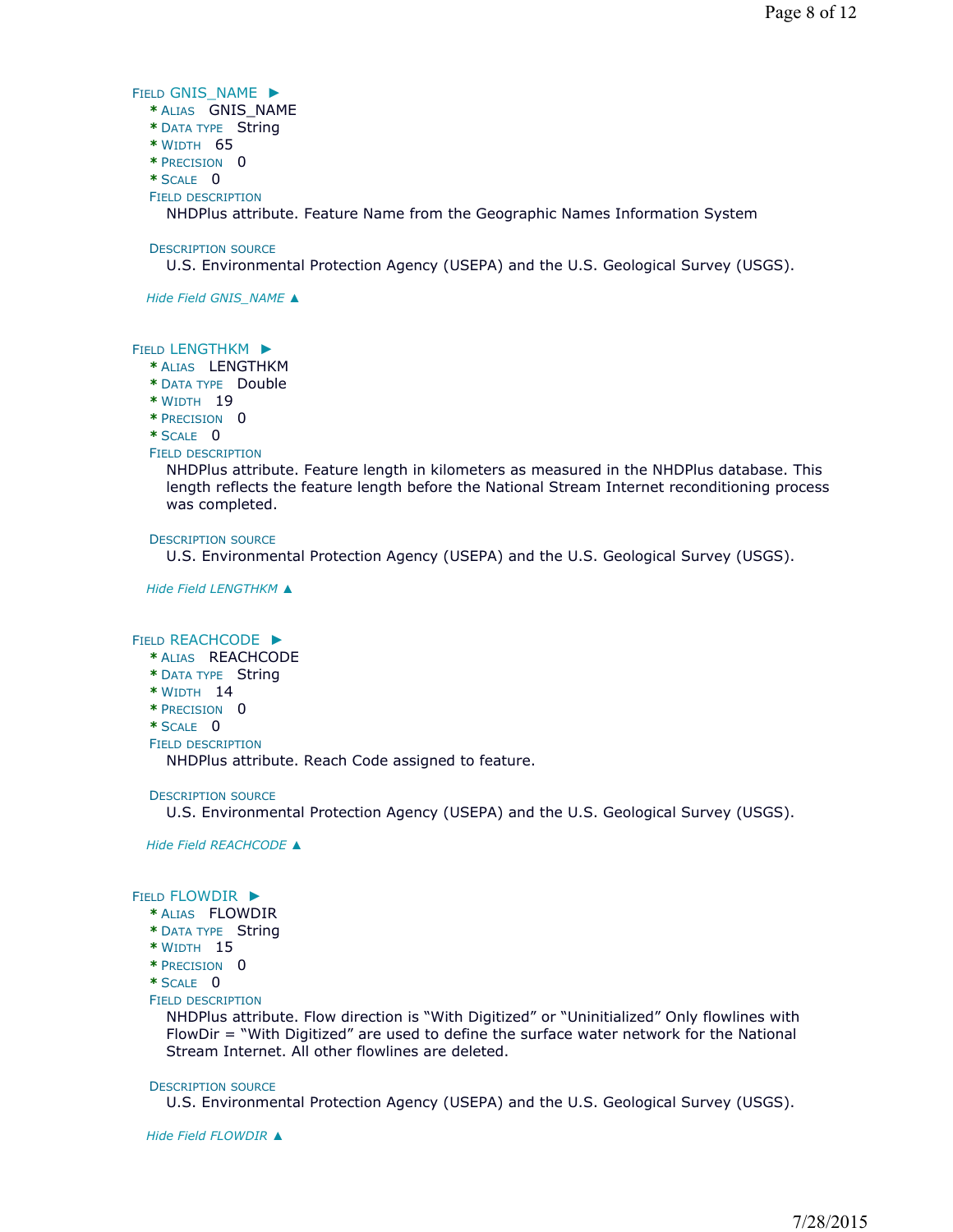FIELD FTYPE ►

- **\*** ALIAS FTYPE
- **\*** DATA TYPE String
- **\*** WIDTH 24
- **\*** PRECISION 0
- **\*** SCALE 0
- FIELD DESCRIPTION

NHDPlus attribute. NHD Feature Type.

#### DESCRIPTION SOURCE

U.S. Environmental Protection Agency (USEPA) and the U.S. Geological Survey (USGS).

*Hide Field FTYPE ▲*

#### FIELD FCODE ►

- **\*** ALIAS FCODE
- **\*** DATA TYPE Integer
- **\*** WIDTH 9
- **\*** PRECISION 9
- **\*** SCALE 0
- FIELD DESCRIPTION

NHDPlus attribute. Numeric codes for various feature attributes in the NHDFCode lookup table

#### DESCRIPTION SOURCE

U.S. Environmental Protection Agency (USEPA) and the U.S. Geological Survey (USGS).

*Hide Field FCODE ▲*

#### FIELD AreaSqKM ▶

- **\*** ALIAS AreaSqKM
- **\*** DATA TYPE Double
- **\*** WIDTH 19
- **\*** PRECISION 0
- **\*** SCALE 0

## FIELD DESCRIPTION

NHDPlus attribute. Reach catchment area in square kilometers as computed in the NHDPlus database, Exception: where DUP\_COMID =  $1$ , AreaSqKM was calculated to 0 for the National Stream Internet dataset.

#### DESCRIPTION SOURCE

U.S. Environmental Protection Agency (USEPA) and the U.S. Geological Survey (USGS).

#### ACCURACY INFORMATION

ACCURACY A value of 0 (zero) is given to segments that were creating while splitting the original NHD Plus version 2 and creating a new duplicate segment. *Hide Field AreaSqKM ▲*

## FIELD TotDASqKM ▶

- **\*** ALIAS TotDASqKM
- **\*** DATA TYPE Double
- **\*** WIDTH 19
- **\*** PRECISION 0
- **\*** SCALE 0
- FIELD DESCRIPTION

NHDPlus attribute. Total Upstream Cumulative Drainage Area, in square kilometers, at the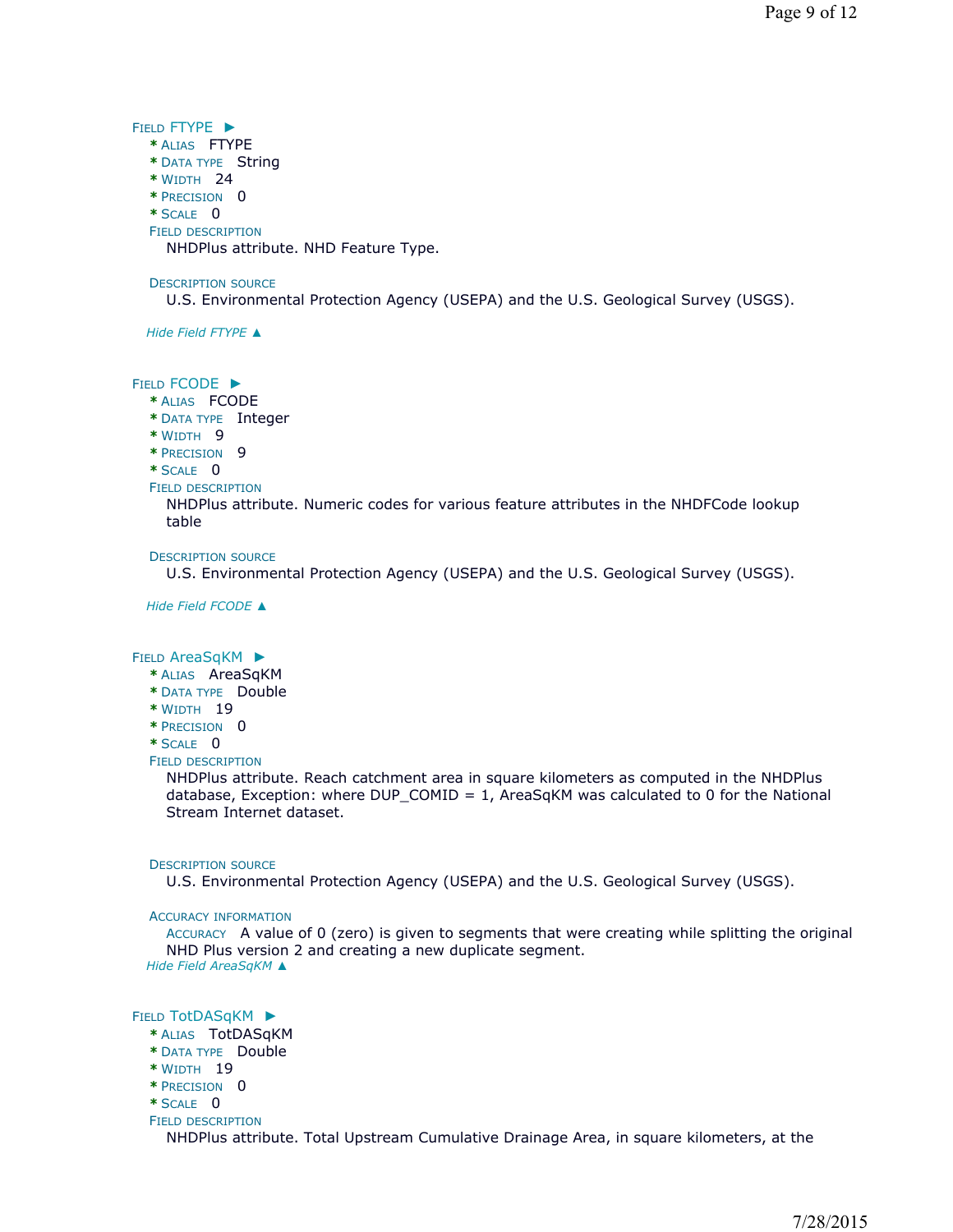downstream end of the NHDFlowline feature.

#### DESCRIPTION SOURCE

U.S. Environmental Protection Agency (USEPA) and the U.S. Geological Survey (USGS).

*Hide Field TotDASqKM ▲*

### FIELD DUP\_COMID ▶

- **\*** ALIAS DUP\_COMID
- **\*** DATA TYPE Integer
- **\*** WIDTH 9
- **\*** PRECISION 9
- **\*** SCALE 0

#### FIELD DESCRIPTION

National Stream Internet attribute. Indicates a duplicate COMID created by splitting the original segment to correct the complex confluence issue. DUP\_COMID = 1 for the short segment that was created by splitting. All other segments have DUP\_COMID = 0.

#### DESCRIPTION SOURCE

USDA Forest Service RMRS Boise Aquatic Sciences Lab

#### ACCURACY INFORMATION

ACCURACY A value of "1" indicates that the original NHDPlus version 2 segment was split, *Hide Field DUP\_COMID ▲*

#### FIELD DUP\_ArSqKM ▶

- **\*** ALIAS DUP\_ArSqKM
- **\*** DATA TYPE Double
- **\*** WIDTH 19
- **\*** PRECISION 0

#### **\*** SCALE 0

FIELD DESCRIPTION

National Stream Internet attribute. This value is the ArSqKM value for the original stream segment before it was split to modify complex confluences.

#### DESCRIPTION SOURCE

USDA Forest Service RMRS Boise Aquatic Sciences Lab

*Hide Field DUP\_ArSqKM ▲*

#### FIELD DUP\_Length ▶

- **\*** ALIAS DUP\_Length
- **\*** DATA TYPE Double
- **\*** WIDTH 19
- **\*** PRECISION 0
- **\*** SCALE 0
- FIELD DESCRIPTION

National Stream Internet attribute. This value is the calculated length (in kilometers) of the new segment after the segment was split to modify complex confluences.

#### DESCRIPTION SOURCE

USDA Forest Service RMRS Boise Aquatic Sciences Lab

*Hide Field DUP\_Length ▲*

*Hide Details for object Flowline\_MS05\_NSI ▲*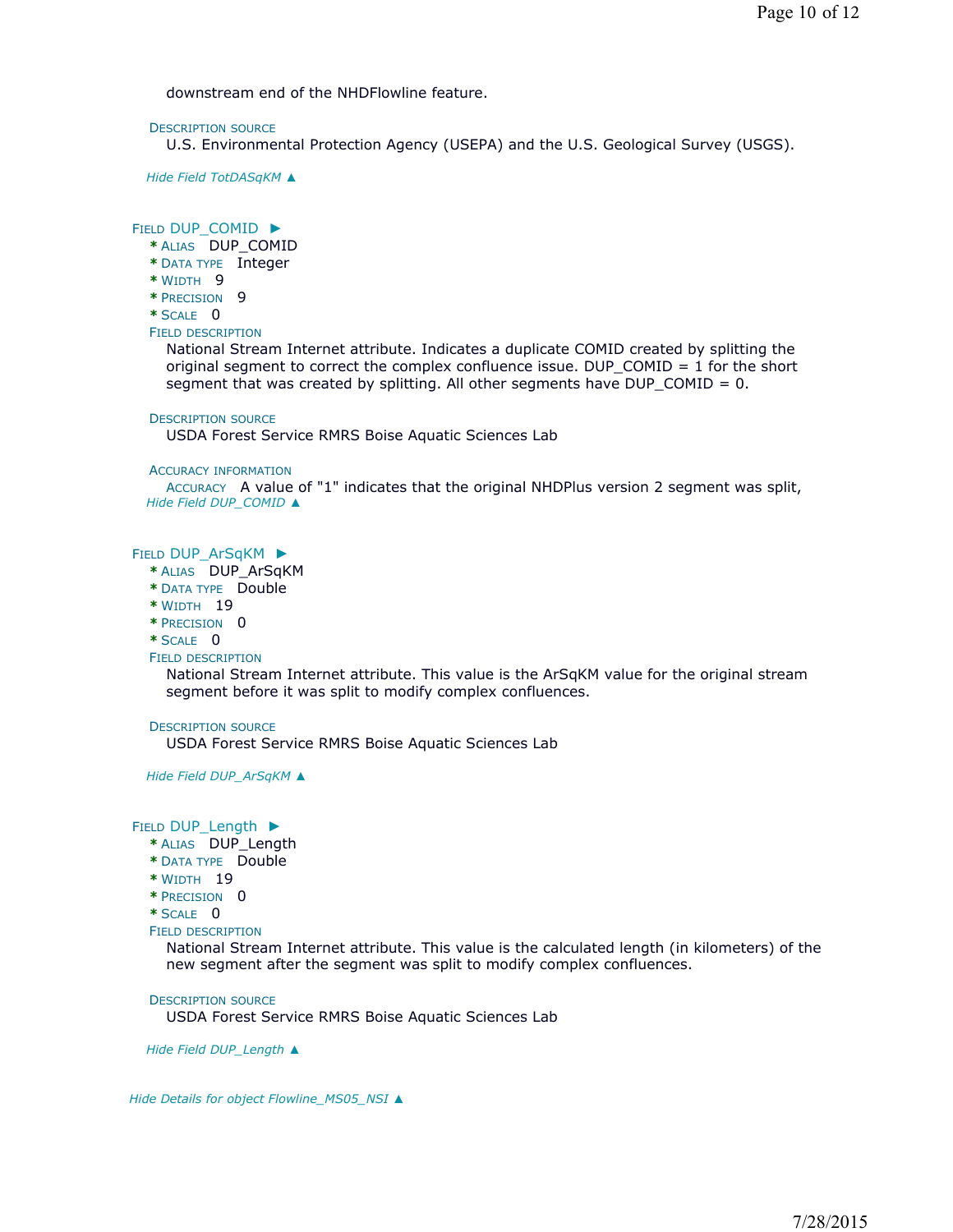*Hide Fields ▲*

### **Metadata Details ►**

**\*** METADATA LANGUAGE English (UNITED STATES) METADATA CHARACTER SET utf8 - 8 bit UCS Transfer Format

SCOPE OF THE DATA DESCRIBED BY THE METADATA dataset SCOPE NAME **\*** dataset

**\*** LAST UPDATE 2015-07-28

ARCGIS METADATA PROPERTIES METADATA FORMAT ArcGIS 1.0 METADATA STYLE FGDC CSDGM Metadata STANDARD OR PROFILE USED TO EDIT METADATA FGDC

CREATED IN ARCGIS FOR THE ITEM 2015-02-09 14:20:12 LAST MODIFIED IN ARCGIS FOR THE ITEM 2015-07-28 15:25:48

AUTOMATIC UPDATES HAVE BEEN PERFORMED Yes LAST UPDATE 2015-07-28 15:25:48

ITEM LOCATION HISTORY ITEM COPIED OR MOVED 2015-02-09 14:20:12

*Hide Metadata Details ▲*

## **Metadata Contacts ►**

METADATA CONTACT INDIVIDUAL'S NAME David Nagel ORGANIZATION'S NAME U.S. Forest Service, Rocky Mountain Research Station, AWAE Program CONTACT'S POSITION GIS Analyst CONTACT'S ROLE publisher CONTACT INFORMATION ► PHONE VOICE 208-373-4391 ADDRESS TYPE both

DELIVERY POINT 322 East Front St; Suite 401 CITY Boise ADMINISTRATIVE AREA ID POSTAL CODE 83702

*Hide Contact information ▲*

METADATA CONTACT INDIVIDUAL'S NAME Sharon (Parkes) Payne ORGANIZATION'S NAME USDA Forest Service RMRS Boise ASL CONTACT'S POSITION GIS Specialist